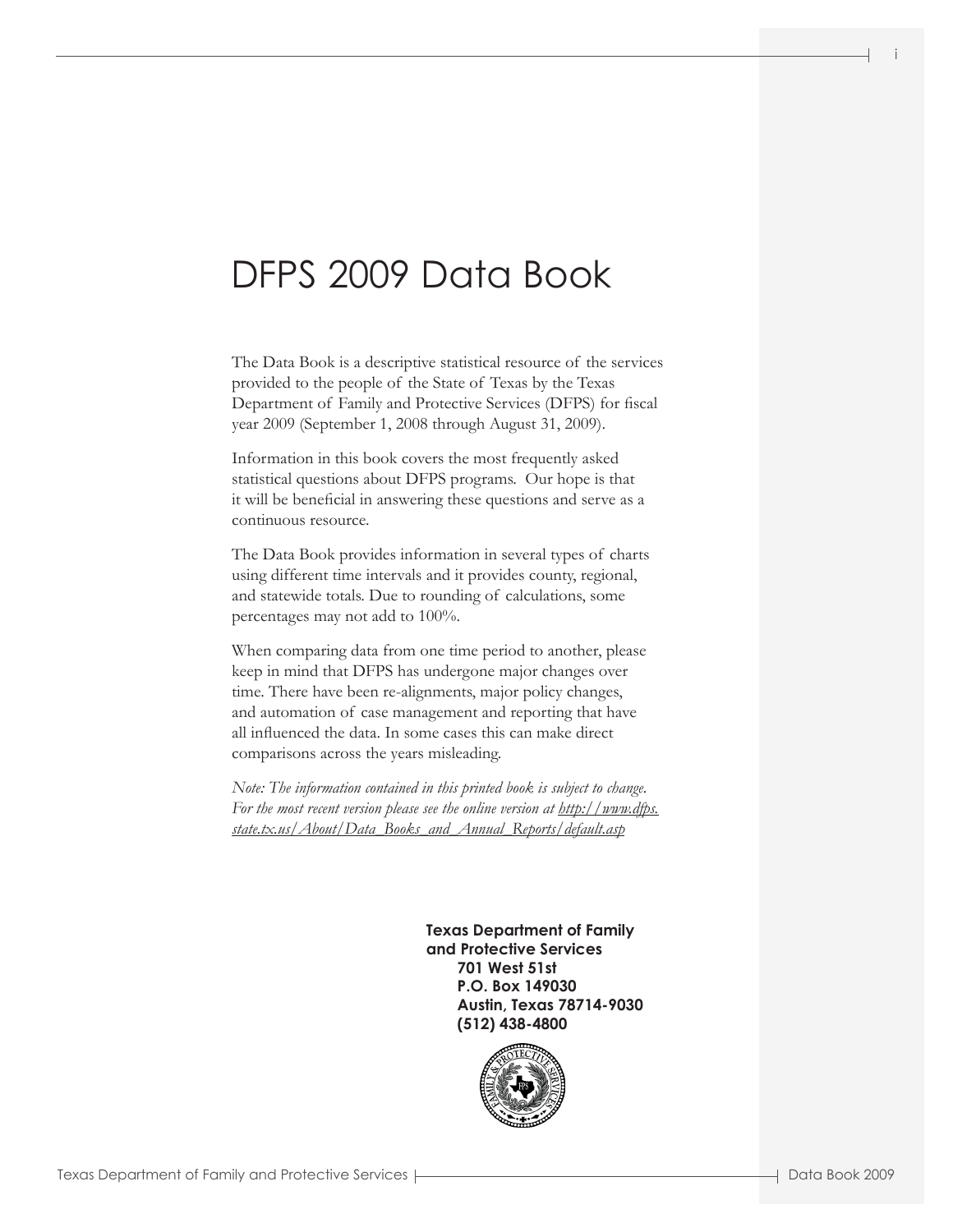# **Table of Contents**

| <b>Introduction</b>                                      |  |
|----------------------------------------------------------|--|
|                                                          |  |
|                                                          |  |
| Statewide Intake                                         |  |
|                                                          |  |
|                                                          |  |
|                                                          |  |
|                                                          |  |
|                                                          |  |
|                                                          |  |
|                                                          |  |
|                                                          |  |
|                                                          |  |
|                                                          |  |
| <b>Adult Protective Services In-Home</b>                 |  |
|                                                          |  |
|                                                          |  |
|                                                          |  |
|                                                          |  |
|                                                          |  |
|                                                          |  |
|                                                          |  |
|                                                          |  |
|                                                          |  |
|                                                          |  |
|                                                          |  |
|                                                          |  |
|                                                          |  |
|                                                          |  |
|                                                          |  |
|                                                          |  |
|                                                          |  |
|                                                          |  |
|                                                          |  |
|                                                          |  |
|                                                          |  |
|                                                          |  |
|                                                          |  |
|                                                          |  |
|                                                          |  |
|                                                          |  |
|                                                          |  |
|                                                          |  |
|                                                          |  |
|                                                          |  |
|                                                          |  |
| <b>Adult Protective Service MH&amp;MR Investigations</b> |  |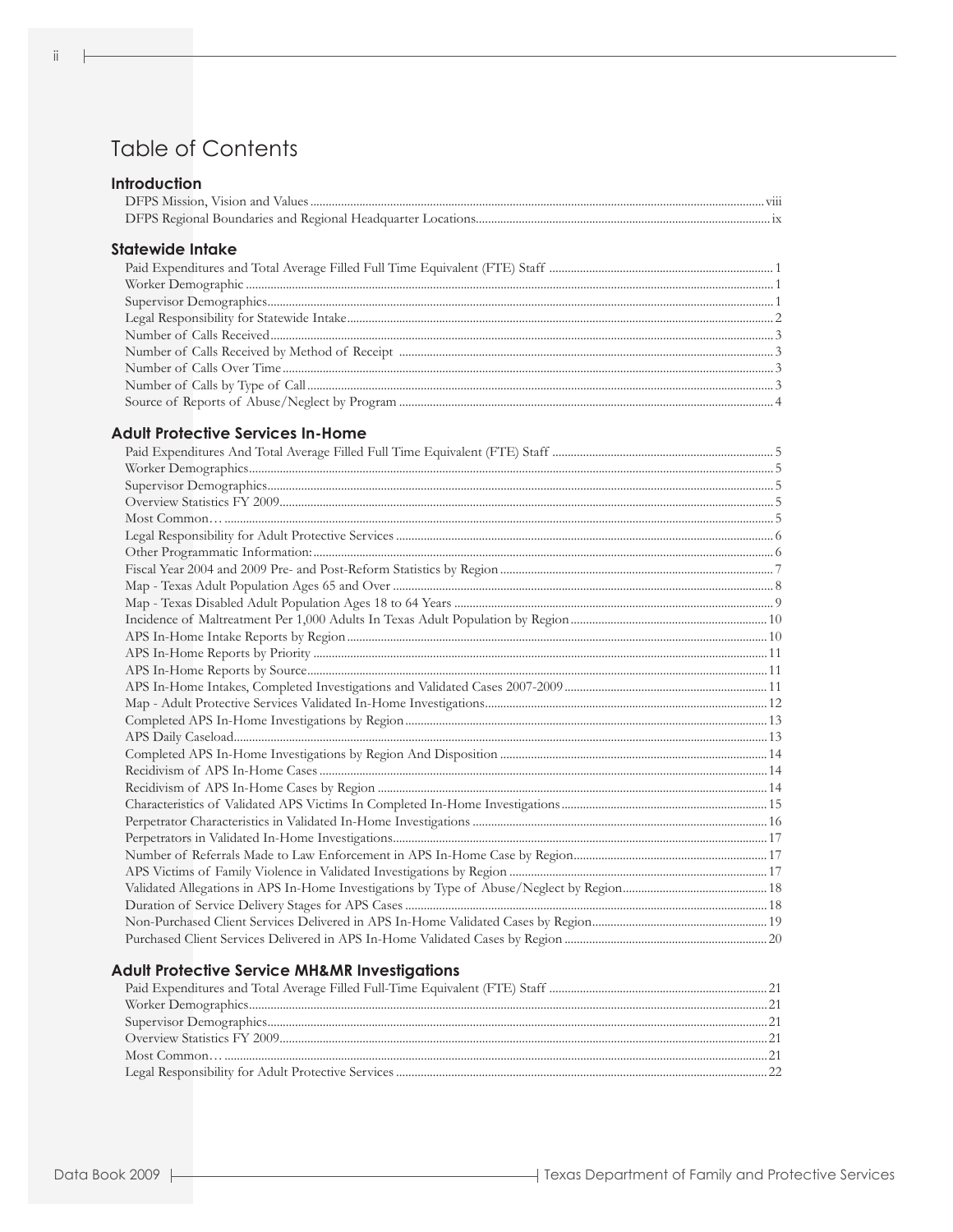### **Child Protective Services**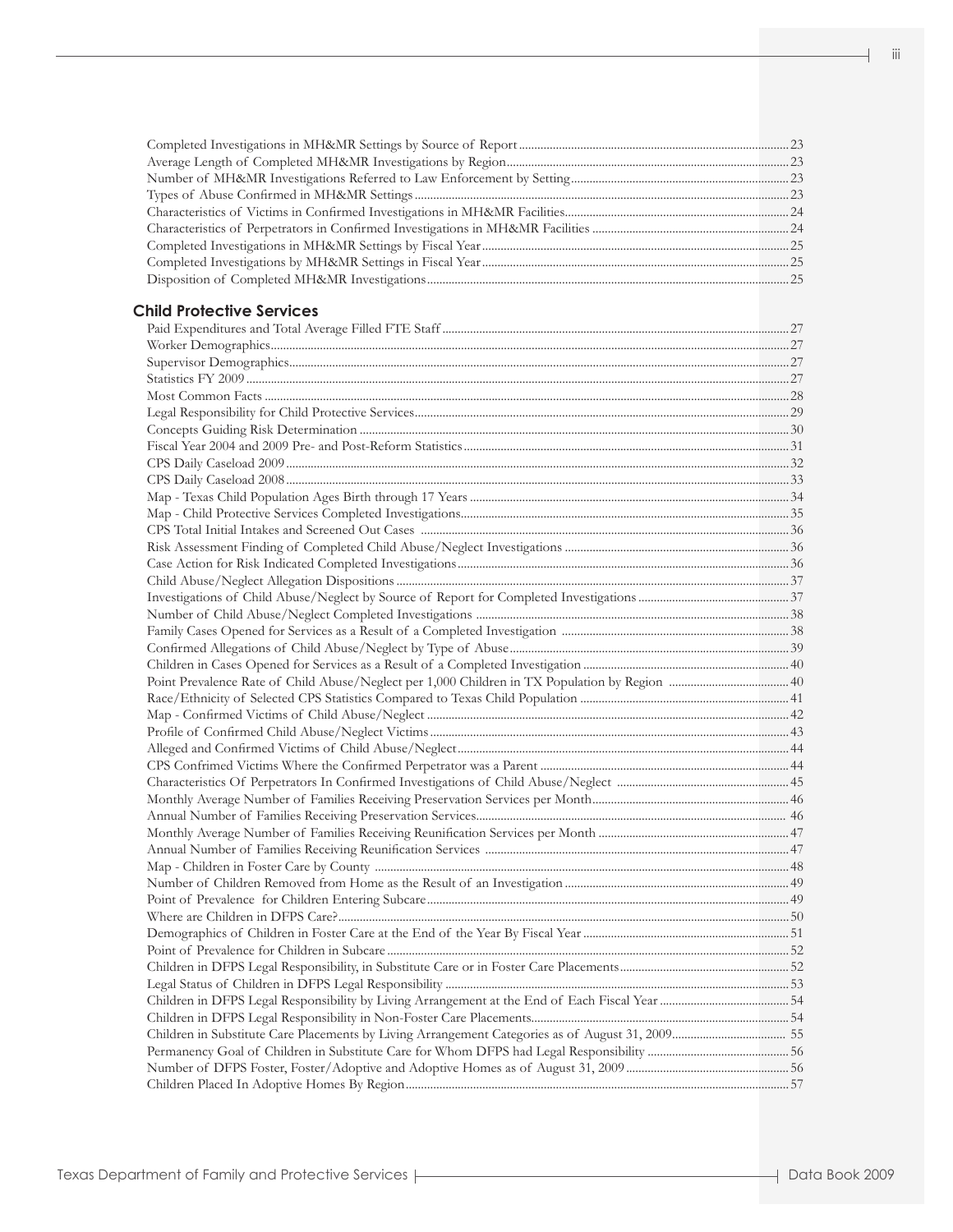| Average Monthly Number of Children and Young Adults, FTEs in Paid Foster Care by Service Levels 64 |  |
|----------------------------------------------------------------------------------------------------|--|
|                                                                                                    |  |
|                                                                                                    |  |
|                                                                                                    |  |
|                                                                                                    |  |
|                                                                                                    |  |
|                                                                                                    |  |
|                                                                                                    |  |
|                                                                                                    |  |
|                                                                                                    |  |
|                                                                                                    |  |
|                                                                                                    |  |
|                                                                                                    |  |
|                                                                                                    |  |
|                                                                                                    |  |

## **Child Day Care Licensing**

## **Residential Child Care Licensing**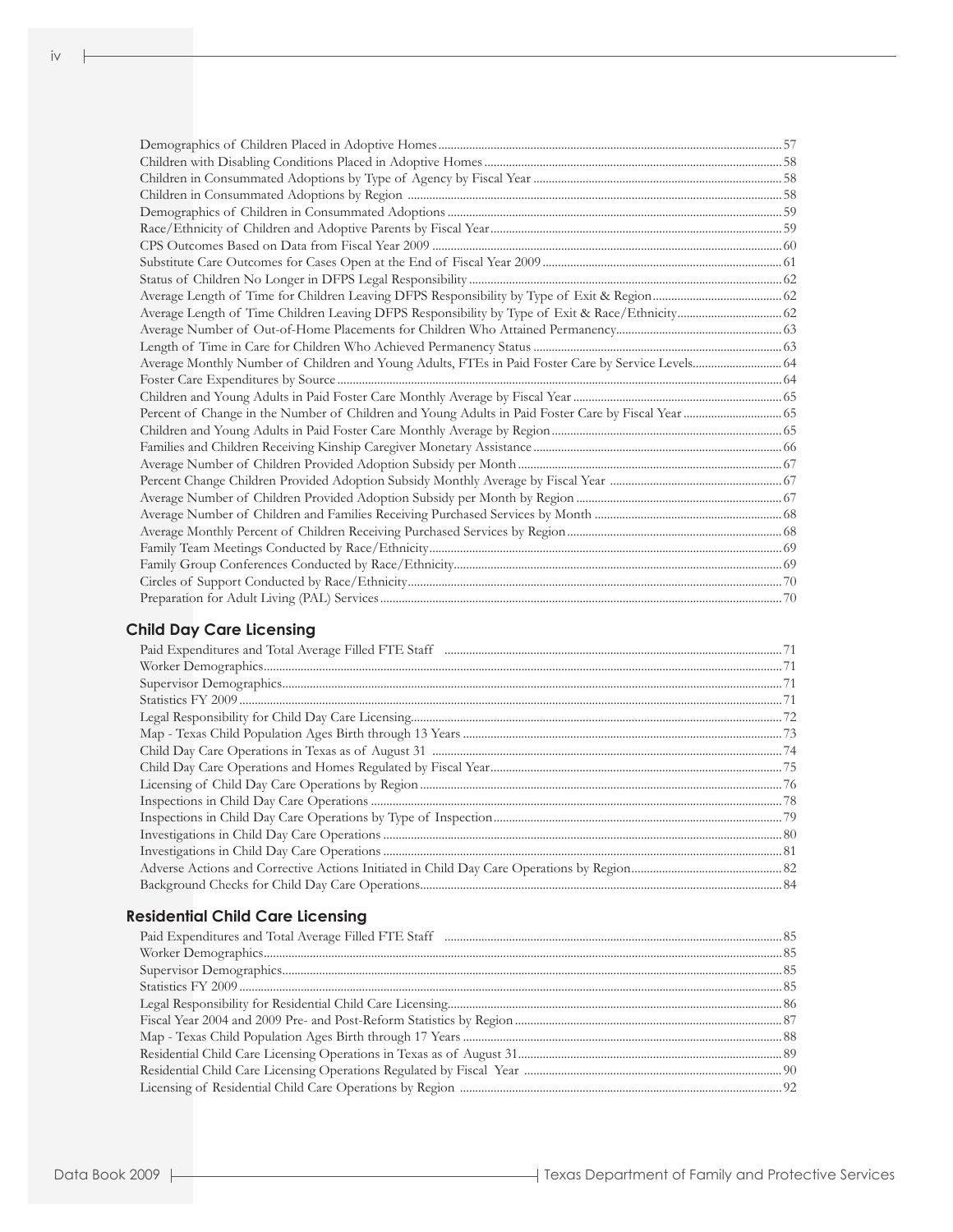| <b>Prevention and Early intervention</b>                                                          |  |
|---------------------------------------------------------------------------------------------------|--|
|                                                                                                   |  |
|                                                                                                   |  |
|                                                                                                   |  |
|                                                                                                   |  |
|                                                                                                   |  |
|                                                                                                   |  |
|                                                                                                   |  |
| Number of Families (Primary Caregivers) Served in the Child Abuse/Neglect Prevention Programs 105 |  |
|                                                                                                   |  |
|                                                                                                   |  |
| <b>Finance</b>                                                                                    |  |
|                                                                                                   |  |
| Categorization of Client Service Contracts                                                        |  |
|                                                                                                   |  |
|                                                                                                   |  |
|                                                                                                   |  |
|                                                                                                   |  |
|                                                                                                   |  |
|                                                                                                   |  |
|                                                                                                   |  |
|                                                                                                   |  |
|                                                                                                   |  |
|                                                                                                   |  |
| <b>County Charts</b>                                                                              |  |
|                                                                                                   |  |
| County                                                                                            |  |
| Population with a Disability Ages 18 to 64                                                        |  |
| Population Ages 65 Plus                                                                           |  |
| <b>Total APS Intakes</b>                                                                          |  |
| Total APS Completed Investigations                                                                |  |
| Validated APS Investigations                                                                      |  |
| APS Clients Receiving Services                                                                    |  |
|                                                                                                   |  |
| County                                                                                            |  |
| Intakes<br>Complete Investigation                                                                 |  |
| Confirmed Investigations                                                                          |  |
|                                                                                                   |  |
| County                                                                                            |  |
| Initial Intakes Alleging Abuse/ Neglect                                                           |  |
| Child Abuse/ Neglect Reports Assigned for Investigation                                           |  |
| CPS Workers Responsible for Intake or Investigation by Office Location                            |  |
| Investigation Initiation Response Time In Completed Investigations                                |  |
| County                                                                                            |  |
| Alleged Victims of Child Abuse/ Neglect                                                           |  |
| Alleged Victims in Unconfirmed Investigations                                                     |  |
|                                                                                                   |  |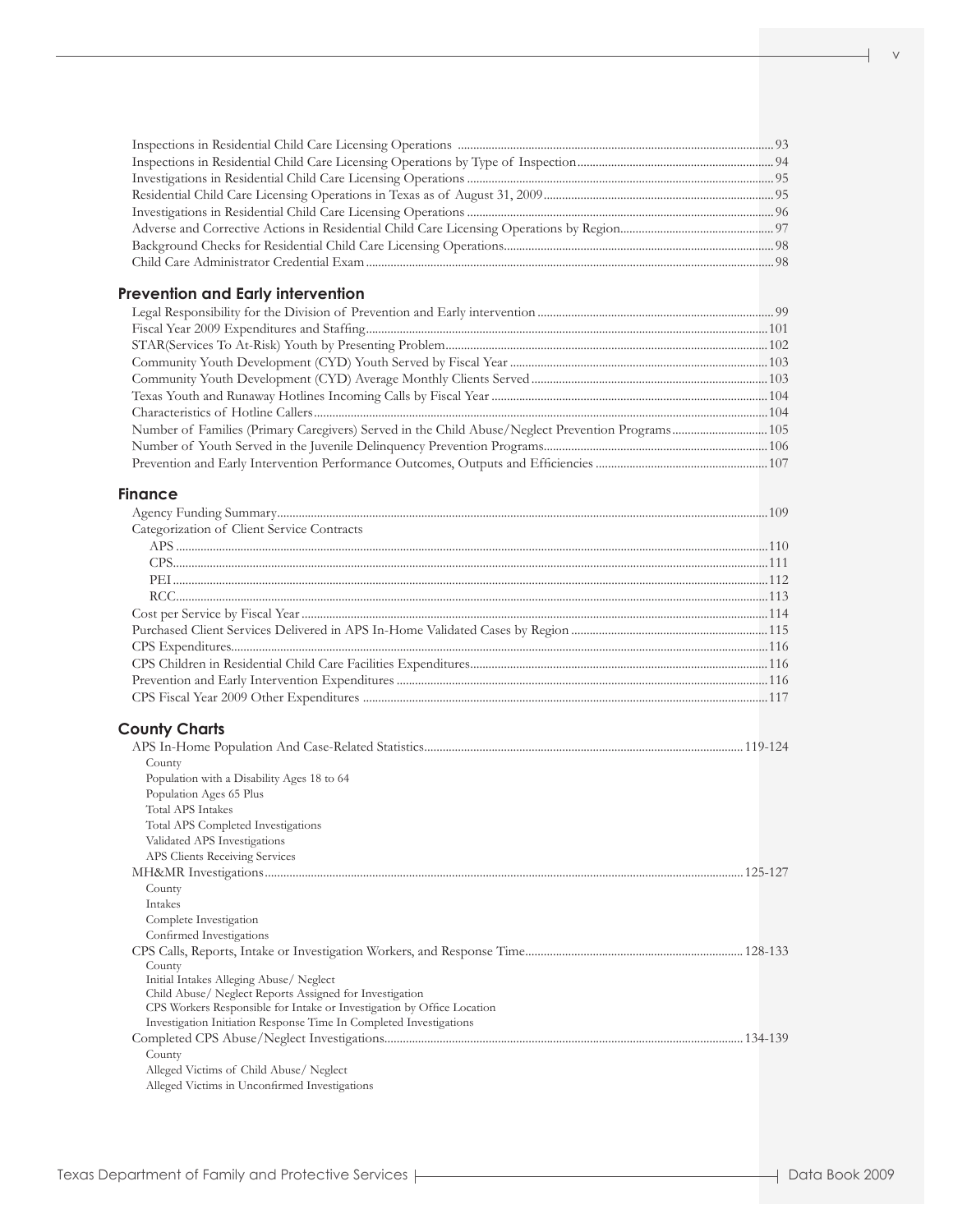ŀ

| Alleged Victims in Ruled Out Investigations                                                             |  |
|---------------------------------------------------------------------------------------------------------|--|
| Alleged Victims Provided Services                                                                       |  |
| Alleged Victims Not Provided Services                                                                   |  |
| Children Removed From Home                                                                              |  |
|                                                                                                         |  |
| County                                                                                                  |  |
| Child Population                                                                                        |  |
| Confimed Victims of Child Abuse/Neglect                                                                 |  |
| Confimed Victims of Child Abuse/Neglect per 1,000 Children                                              |  |
| Total CPS Completed Investigations                                                                      |  |
| Confirmed CPS Investigations                                                                            |  |
| Percent Investigations Confirmed                                                                        |  |
|                                                                                                         |  |
| County                                                                                                  |  |
| Total Children Served In Fiscal Year 2004<br>Subsequently Confirmed Victims In Fiscal Years 2004 - 2009 |  |
|                                                                                                         |  |
|                                                                                                         |  |
| County<br>Child Abuse/Neglect Related Fatalities                                                        |  |
| Child/Abuse Related Fatalities in Foster Care at Time of Death                                          |  |
|                                                                                                         |  |
| County                                                                                                  |  |
| Child Population                                                                                        |  |
| Children in DFPS Legal Responsibility                                                                   |  |
| Point of Prevalence                                                                                     |  |
| Children Entering Substitute Care                                                                       |  |
| Children in Substitute Care                                                                             |  |
| Children in Foster Care                                                                                 |  |
|                                                                                                         |  |
| County                                                                                                  |  |
| Unique Children                                                                                         |  |
| Possessory CVS                                                                                          |  |
| TMC                                                                                                     |  |
| PMC: Not Free For Adoption                                                                              |  |
| PMC: Free For Adoption                                                                                  |  |
| Adoption Finalized                                                                                      |  |
| DFPS Responsibility Terminated                                                                          |  |
|                                                                                                         |  |
| County                                                                                                  |  |
| Paid Foster Care Client                                                                                 |  |
| Foster Care Expenditures                                                                                |  |
|                                                                                                         |  |
| County                                                                                                  |  |
| Foster Homes<br>Foster/Adoptive Homes                                                                   |  |
| <b>Adoptive Homes</b>                                                                                   |  |
|                                                                                                         |  |
| County                                                                                                  |  |
| Children Receiving Sub-Care Purchased Services                                                          |  |
| <b>Expenditures For Sub-Care Purchased Services</b>                                                     |  |
| Children In Substitute Care                                                                             |  |
| Children Receiving In-Home Purchased Services                                                           |  |
| Expenditures For In-Home Purchased Services                                                             |  |
| Children Receiving In-Home Services                                                                     |  |
|                                                                                                         |  |
| County                                                                                                  |  |
| Total                                                                                                   |  |
| African American                                                                                        |  |
| Anglo                                                                                                   |  |
| Hispanic                                                                                                |  |
| Native American                                                                                         |  |
| Other                                                                                                   |  |
|                                                                                                         |  |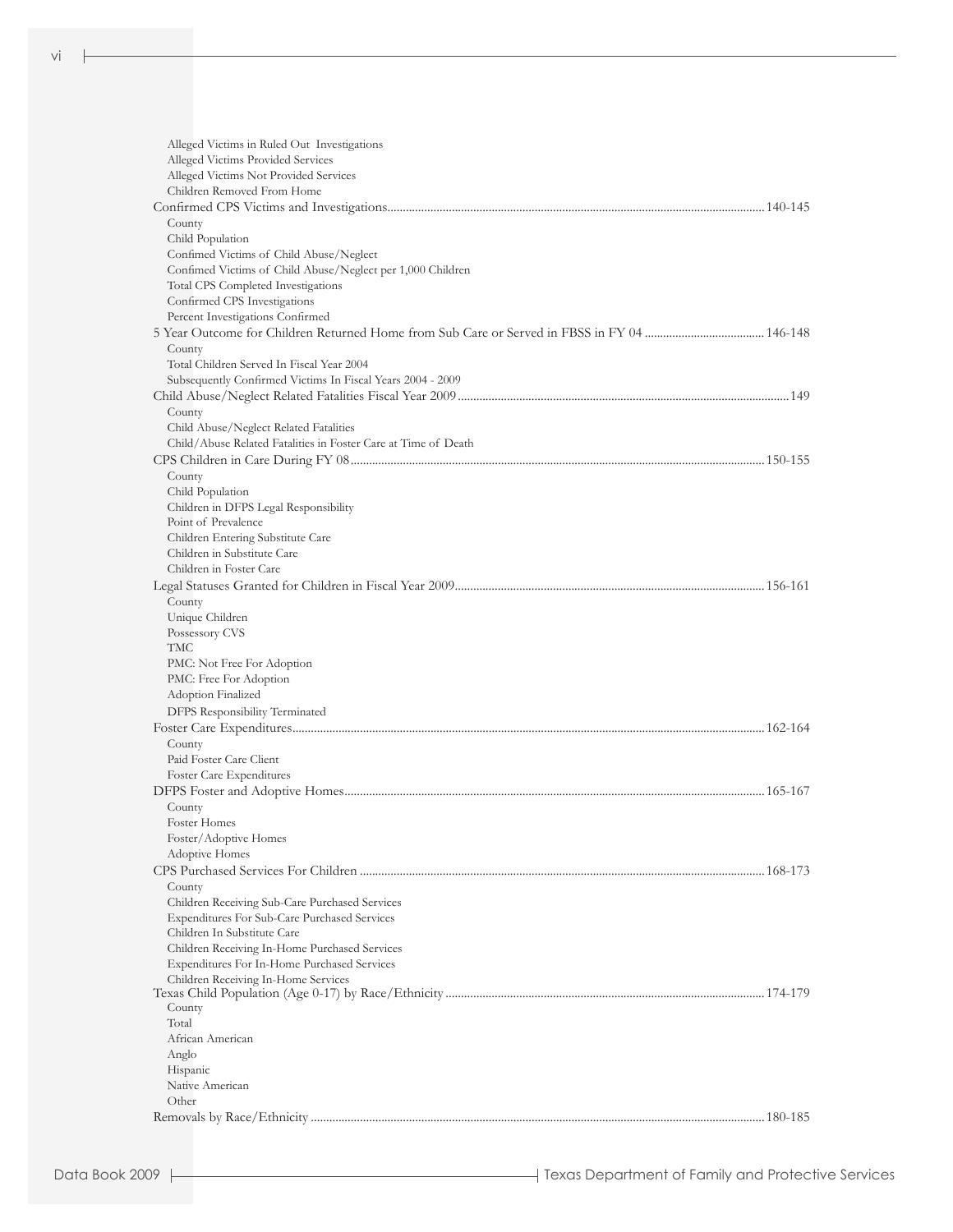| County                                                                                                    |  |
|-----------------------------------------------------------------------------------------------------------|--|
| Total                                                                                                     |  |
| African American                                                                                          |  |
| Anglo                                                                                                     |  |
| Hispanic                                                                                                  |  |
| Native American                                                                                           |  |
| Other                                                                                                     |  |
|                                                                                                           |  |
| County                                                                                                    |  |
| Total                                                                                                     |  |
| African American                                                                                          |  |
| Anglo                                                                                                     |  |
| Hispanic                                                                                                  |  |
| Native American                                                                                           |  |
| Other                                                                                                     |  |
|                                                                                                           |  |
| County                                                                                                    |  |
| Total                                                                                                     |  |
| African American                                                                                          |  |
| Anglo                                                                                                     |  |
| Hispanic                                                                                                  |  |
| Native American                                                                                           |  |
| Other                                                                                                     |  |
|                                                                                                           |  |
| County                                                                                                    |  |
| Child Population Age 0-13                                                                                 |  |
| Licensed Child Care Centers                                                                               |  |
| Total Child Care Centers Capacity                                                                         |  |
| Licensed Child Care Homes                                                                                 |  |
| Licensed Child Care HomesCapacity                                                                         |  |
|                                                                                                           |  |
| Listed Family Homes                                                                                       |  |
| Registered Child Care Homes                                                                               |  |
|                                                                                                           |  |
| County                                                                                                    |  |
| Child Population Age 0-17                                                                                 |  |
| Child Placing Agencies (CPA)                                                                              |  |
| Homes Verified by CPAs                                                                                    |  |
| General Residential Operations                                                                            |  |
| Independent Foster and Group Homes                                                                        |  |
| Residential Treatment Centers                                                                             |  |
| Maternity Homes                                                                                           |  |
| Total Residential                                                                                         |  |
| Total Residential Capacity                                                                                |  |
|                                                                                                           |  |
| County                                                                                                    |  |
| STAR                                                                                                      |  |
| <b>CYD</b>                                                                                                |  |
| <b>SYSN</b>                                                                                               |  |
| <b>YRP</b>                                                                                                |  |
| Total                                                                                                     |  |
| Families (Primary Caregivers) Served in Child Abuse/Neglect Prevention Programs Fiscal Year 2009  213-215 |  |
| County                                                                                                    |  |
| CBCAP                                                                                                     |  |
| FSP                                                                                                       |  |
| <b>TFTS</b>                                                                                               |  |
| Total                                                                                                     |  |
| Definitions                                                                                               |  |
|                                                                                                           |  |
|                                                                                                           |  |
|                                                                                                           |  |
|                                                                                                           |  |

vii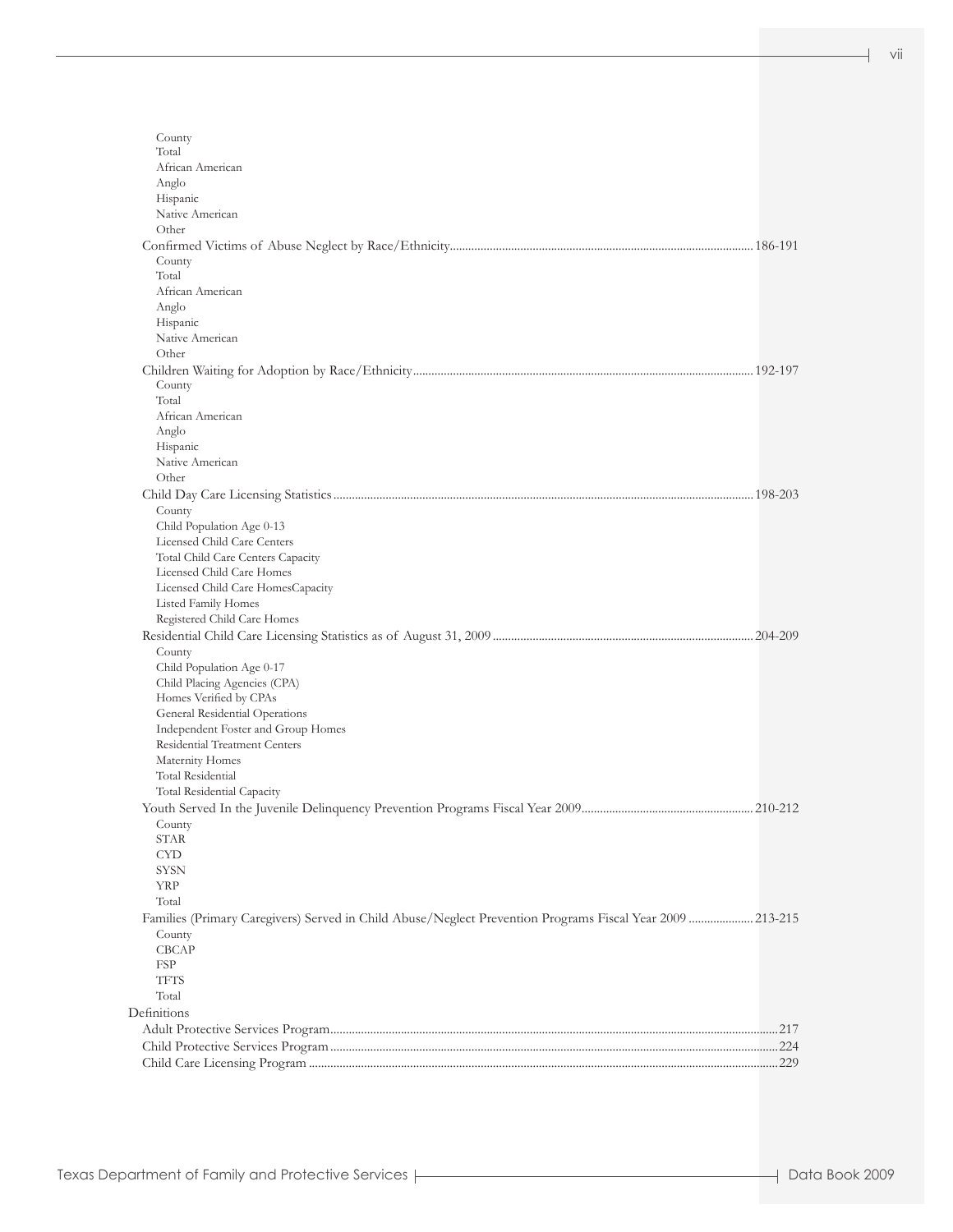# DFPS Mission, Vision and Values

#### **DFPS Mission**

 The mission of The Texas Department of Family and Protective Services is to protect children, the elderly, and people with disabilities from abuse, neglect, and exploitation by involving clients, families and communities.

#### **DFPS Vision**

The Department of Family and Protective Services:

- Is recognized for innovative, effective services;
- Builds strong, effective partnerships with clients, communities and state leaders;
- Provides effective leadership that is accountable for its actions and communicates openly with clients and stakeholders; and
- Supports staff who are highly motivated, diverse, ethical, well trained, and professional.

#### **DFPS Values**

- We protect the unprotected.
- We involve clients, families and communities in decision-making.
- We provide quality services.
- We are innovative and strive for excellence.
- We are ethical and accountable.
- We promote diversity.
- We value our staff.